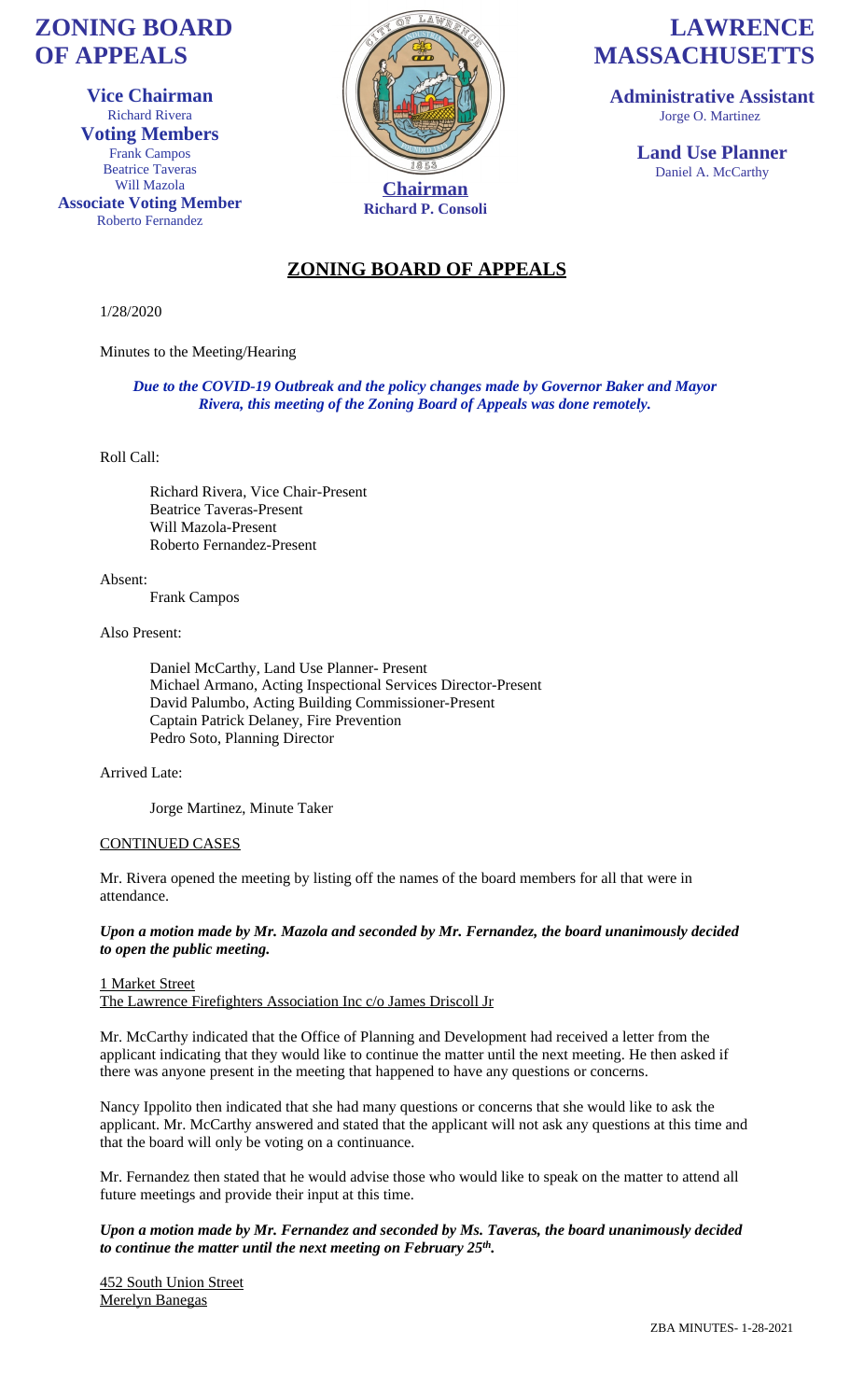Mr. McCarthy stated that an attempt to reach the applicant had been made and the applicant had not responded. He then stated that the applicant has since partnered with Marcos Devers to draw up these plans and get the project moving forward. He then stated that his suggestion would be to continue the matter and send the applicant a last letter which would state that the petition would be withdrawn if they fail to show.

### *Upon a motion made by Mr. Fernandez and seconded by Mr. Mazola, the board unanimously decided to continue the matter until the next meeting.*

## 45-47 Irene Street Juan Carlos Morel

Mr. McCarthy stated that this is another case that Mr. Devers has been involved in. He then stated that he believes that the matter has been settled and that the case will be withdrawn.

Mr. McCarthy stated that he had spoken to Mr. McCarthy before the meeting and the case was already settled with the Building Department. He then stated that construction had already begun.

#### *Upon a motion made by Mr. Mazola and seconded by Ms. Taveras, the board unanimously decided to withdraw the case without prejudice.*

172-174 Everett Street Angela Lavayen

Mr. McCarthy then stated that this is another matter where an attempt had been made to reach out to the applicant in order to help the project progress. He then stated that the applicant had reached out to Mr. Martinez to inform him that the applicant was partnering with Mr. Devers to create a set of plans. He then stated that Mr. Martinez had not had any correspondence from the applicant. He then stated that he would encourage the members of the board to continue the matter.

### *Upon a motion made by Mr. Fernandez and seconded by Ms. Taveras, the members of the board voted unanimously to continue the matter.*

5-7 East Pleasant Street Wiston Almanzar

Present to address the members of the board was Wiston Almanzar of 71 Elm Street. He then stated that his proposal was to build a small two-family home. He then stated that he has been purchasing homes all throughout Lawrence and fixing them and selling them.

Mr. McCarthy then stated that the applicant t is seeking to build a two-family home in an R-2 neighborhood. He then stated that the project would need a variance for lot area. He added that the lot is currently 6,400 square feet when they need 7,000 square feet. Therefore, the applicant is only seeking a variance of 600 square feet. He then stated that the city does not hold a position on the matter.

Mr. Giles echoed some of the sentiments made by Mr. McCarthy and added that the proposal would fit right in with the neighborhood. He added that it will be a vertical two-family home and as a result of this, it abides by the setbacks well. He then stated that the project is eight feet short of the required 20-foot setback. He added that the property is subdivided and stands on its own. He then stated that this lot was once owned in common with the abutting building and the vacant lot was a part of the lot on the corner of the street. He stated that these lots were deeded out and the lot was undersized. He stated that this is essentially a way of cleaning up a legal mess and that the proposal is a simple two-family home that will be a good fit for the neighborhood. Mr. Giles then displayed plans to the board members.

The plans that Mr. Giles was presenting were architectural plans created by Mr. Devers. He added that the lot in question is a large lot which is approximately 6,400 square feet. He then stated that the lot sits on its own and once belonged to the single-family home it abuts. He then stated that approximately 75% of the lot is greenspace. He then stated that the number of floors will be a story lower than what is allowed byright. He then stated that the attic was inhabitable and will have a pull-down ladder in the roof. He then stated that he will ensure that the contractors do not construct the foundation more than 2-3 feet underground which will ensure that the basement cannot be used as living space. He stated that two of the most severe concerns will be alleviated as a result of this change.

Mr. McCarthy then stated that one condition he would impose is that the first floor of the building be no more than three feet above grade. He then stated that another condition that he would impose is that the peak of the roof be no more than eight feet in order to prevent it from becoming habitable. He then stated that another condition will also be that the applicant submits a landscaping plan. Mr. Giles stated that he would be amendable to this.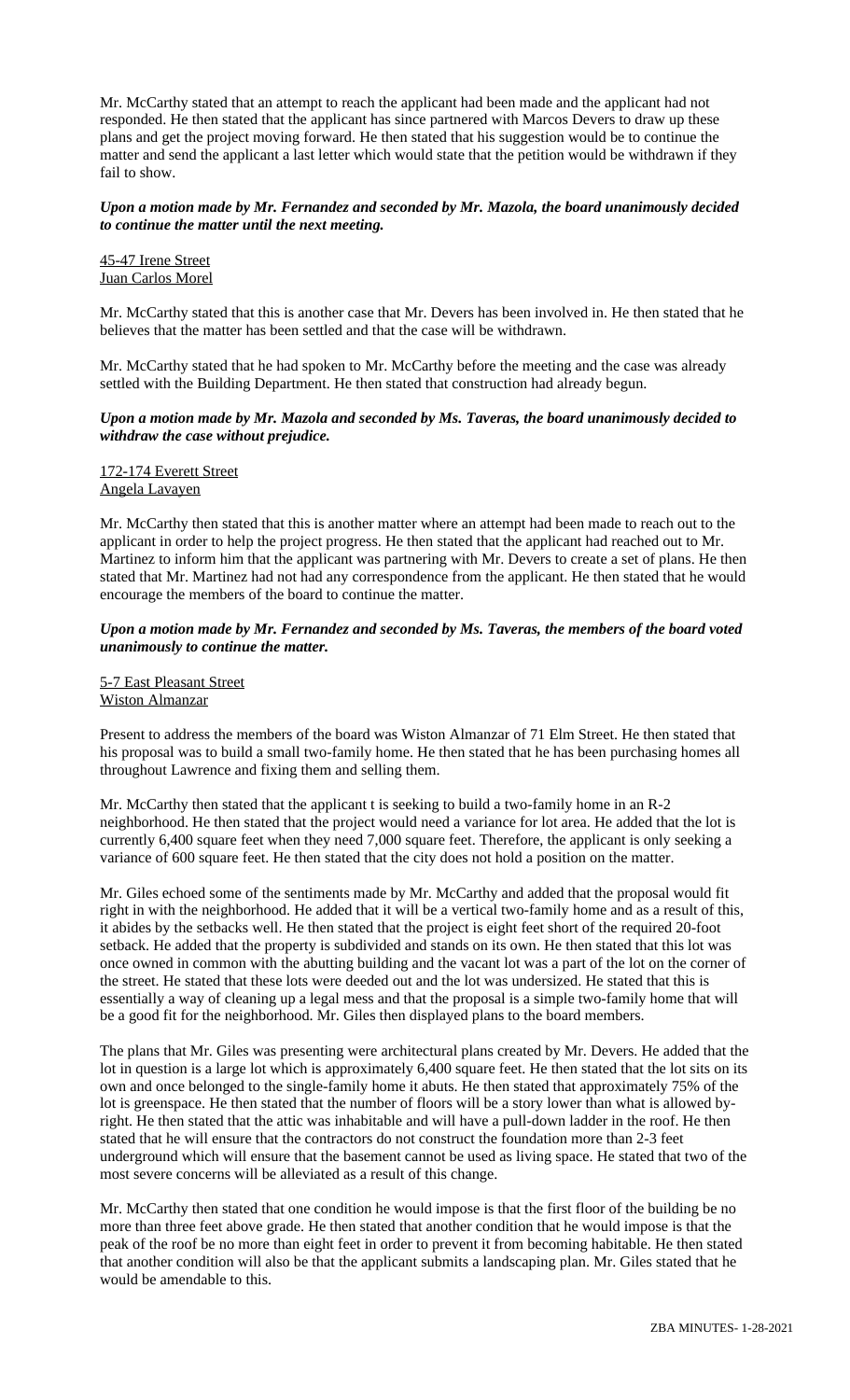*The following conditions were presented to the applicant:*

- *1. First floor must be no more than three feet above grade.*
- *2. Peak of roof be no more than eight feet to ensure that the attic is not livable.*
- *3. Applicant must submit a landscape plan to the Land Use Planner for review.*

Darwin Rivera of 20 Midland Street then spoke in favor of the proposal. He then stated that he would like the applicant to build here because he has seen firsthand the work that the applicant has performed on Midland Street. He stated that the building that is on it now is a great change from the vacant lot that was there before.

With no further discussion,

The members of the board voted, and the results are as follows:

Richard Rivera, Vice Chair- Yes with the three conditions Beatrice Taveras- Yes with the three conditions Roberto Fernandez- Yes with the three conditions Will Mazola- Yes with the three conditions

170 Common Street Gamal Salama

Present to address the members of the members of the board were Gamal Salama, Marcos Devers and Lunara Devers.

Mr. Devers stated that the matter had been before the ZBA in a previous meeting and a presentation had been prepared indicating the proposal for 36 apartments in a building that has been underutilized for many years. He stated that these units will help revitalize the Downtown area and provide residents with four three-bedroom apartments, 22 two-bedroom apartments and ten-bedroom apartments. He then stated that he and his client are attempting to enlarge the building by adding an additional two floors. He then referred to a soundness report that he submitted to the members of the board and other city officials which indicated that he is building is feasible and suitable to be built upon. He then stated that the group has had an opportunity to discuss this with Mr. McCarthy. He then stated that he would be willing to answer any questions that anyone may have. He also stated that the parking issue had been addressed and the group is making every attempt that they can to increase the number of total spots therefore a variance can be requested for the lowest number of spots as possible. He then stated that the group will have more documentation soon.

Mr. Rivera then asked where the proposed spots are going to be. Mr. McCarthy then stated that there are two commitment letters on file. One of which was presented last meeting. He stated that some of the spots would be provided in a lot that will come as a result of the Capital Improvement Project which the city is currently undertaking. He stated that he spoke with the Department of Public Works and was told that there are 17 spaces available. He then stated that the project has secured 20 parking spots from a private parking lot owned by Roger Farrah. He stated that these parking lots will have a total of 37 spaces for 36 units which are lower than the 52-spot requirement.

Mr. Rivera then stated that he is slightly concerned because the parking lots that are being proposed are quite a way away from the proposed building.

Mr. Fernandez then asked what constitutes a commitment letter. He asked if it was more like an agreement or a contract. He wanted to know the extent of the agreement. He was specifically concerned of the owner of the parking lot using the dedicated parking spot for other means. He stated that this needs to be addressed and stated that developers throughout the city need to sacrifice space within their buildings for parking. He then stated that if this were not done then the city would just experience more and more problems. Mr. McCarthy stated that the arrangement for parking is not a contract, but more of an offer.

Mr. Rivera then stated that he would like to give an example of something that the board had approved Appleton Way. He stated that the owner there was using a parking lot right across the street that got sold in the future. He then stated that as a result of this, the parking that they proposed for their residents is essentially obsolete.

Ms. Taveras then asked how many spots the applicant has a commitment for and how many commitment letters we currently have.

Mr. Fernandez then stated that the developer should be able to address the parking situation within the confines of the property. He stated that this would be a good route to go, even if it does not address all the needs. He stated that as a result of these factors, this proposal is a hard one to accept. He stated that he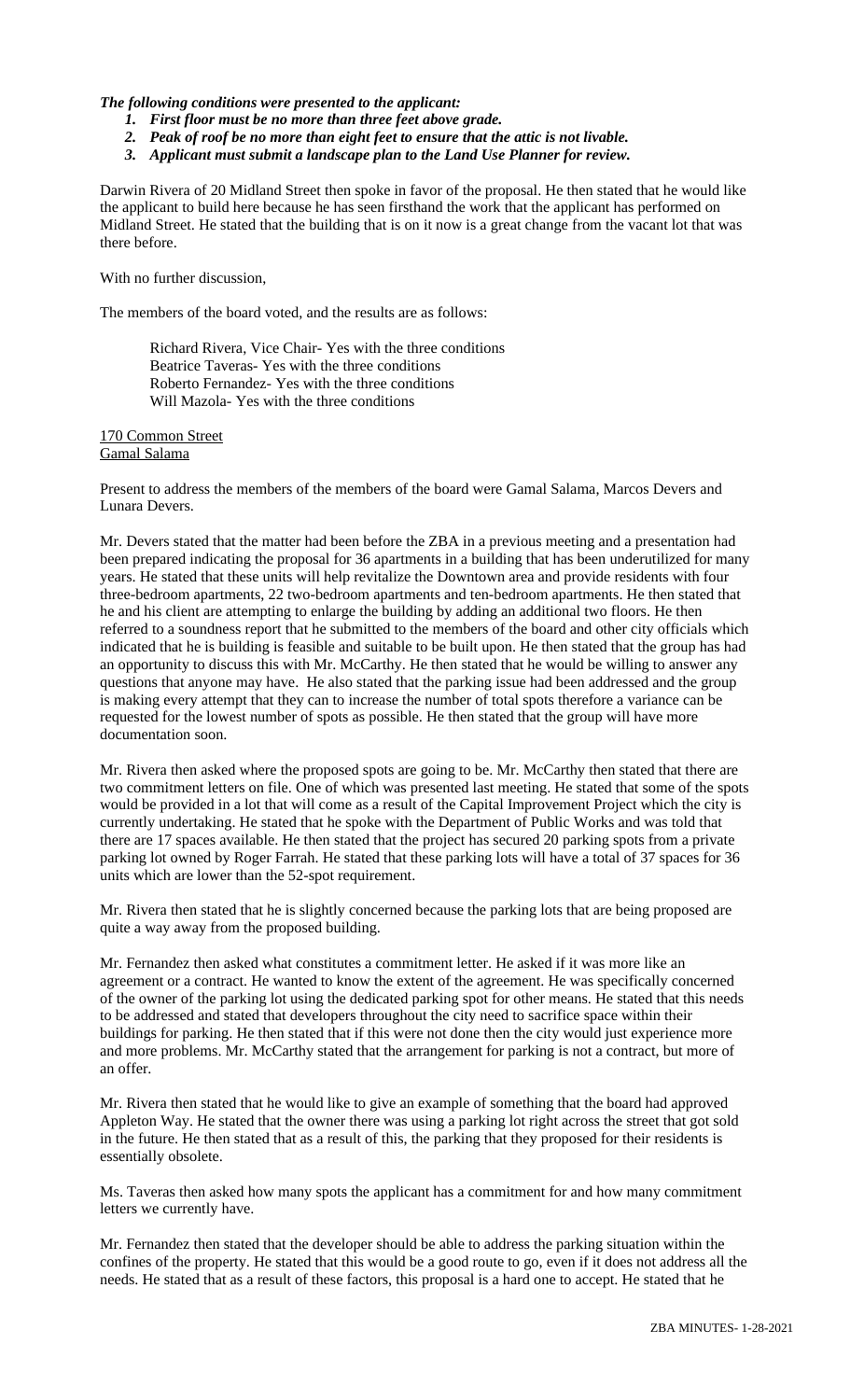would not be able to support the proposal because it does not address the problems that would be created with the parking.

Mr. Salama stated that he has documents to show that his other downtown developments do not use the total amount of parking spots that are required. He then stated that most of his residents use public transportation. He then stated that according to what he is seeing throughout the city, 37 total spots would be more than enough.

Attorney William DiAdamo was present on behalf of the direct abutters located at 26 Jackson Street. He stated that he was present to speak against the petition. He stated that he counted the number of apartments a little differently. He stated that according to his calculations he came up with a total of 65 parking spaces for this certain number of units. He stated that this number does not even include the restaurant and office space proposals. He then stated that the zoning bylaws are abundantly clear as to how many parking spaces are needed in these circumstances. He then stated that if Mr. McCarthy's calculations were correct, the project would need 52 spaces. He then stated that if these residential units are supplemented with other uses such as office and restaurant space, this would need some sort of longterm agreement parking validation program.

He then stated that he did not have the opportunity to see the commitments and this is the first time he was hearing about them. He then stated that this is seriously inadequate under the zoning bylaws and ordinances. He then stated that the commitment letters are not agreements and the project would need an agreement which is much more concrete and permanent and not evaporate over time. He then stated that whether they exist, they are not worth anything with respect to the zoning bylaws.

He then stated that the hardship for the variance must be examined under the strictest of terms. He stated that the hardship cannot be financial; he added that this clearly will not apply. He then stated that the hardship needs to be specific to circumstances owing to soil conditions, topography and shape and none of those apply here. He then stated that variances are primarily granted and designed for circumstances where you have a wetland or a pork chop shaped lot or something where you could have useful land, but because of circumstances beyond control these regulations can be bent a little bit. He then stated that he sympathizes with the applicant, but there are not any hardships that warrant granting the variance. He then stated that this is the opposite stating that the developer is trying to add two new floors. He then stated that if the two additional floors were not being added, then everything will work itself out. He added that the parking will work itself out under those circumstances. He then stated that the developer is a businessman who would like to make as much money as possible and that this is not a reason the variance should be granted. He stated that this will not comply with the zoning bylaws. He then stated that due to these circumstances being non-existent, the variance cannot be granted. He then respectfully requested that the petition be denied.

Mr. Mazola then asked what the hardship would be in this situation. He stated that he may have missed it when the initial presentation was given. Mr. DiAdamo then stated that according to the application that was submitted during stated strictly economic reasons and the risk of renovation of this underused asset.

Mr. Rivera then asked Mr. Salama directly what the hardship associated with the proposal is. Mr. Salama then stated that he does not understand what the term hardship means. Mr. Mazola then stated that there should be a hardship with either the property or the land in order to obtain the variance. He then asked Mr. Salama to state what the hardship would be, specifically in reference to the zoning laws.

Mr. Rivera then asked if it was necessary to build two more floors. He then stated that if the additional two floors were not built then it would not be financially feasible to continue with the rest of the development. He then stated that it would be a high-risk investment if only two-floors were completed.

Mr. DiAdamo then stated that what Mr. Salama had described is not a hardship. He then stated that the hardship must relate to the land and not someone's personal condition. He then stated that the addition of two extra floors is directly affecting his clients as it blocks of a window egress that leads to their property.

Mr. Devers then stated that he would like to address some of these topics. He then stated that the building is structurally sound and adding another floor would be feasible. He then stated that Lawrence is in a safe location and wind and other environmental issues will not directly affect the building. He then stated that the property has been analyzed by two separate engineers and a letter from a third-party engineer was submitted. He then stated that none of the adjoining properties will be affected by the addition. He then stated that an addition on Essex Street was done in Downtown Lawrence of two more floors. He then stated that the two projects will be similar and that this will be considered and that the project will meet all the code and engineering standards. He then stated that Mr. Salama is right in trying to make the project as financially feasible as possible. He then stated that Mr. Salama has developed other properties within the city and will continue to develop more. He then stated that Lawrence will be built in and we can find a way to live together peacefully and any concerns will be addressed.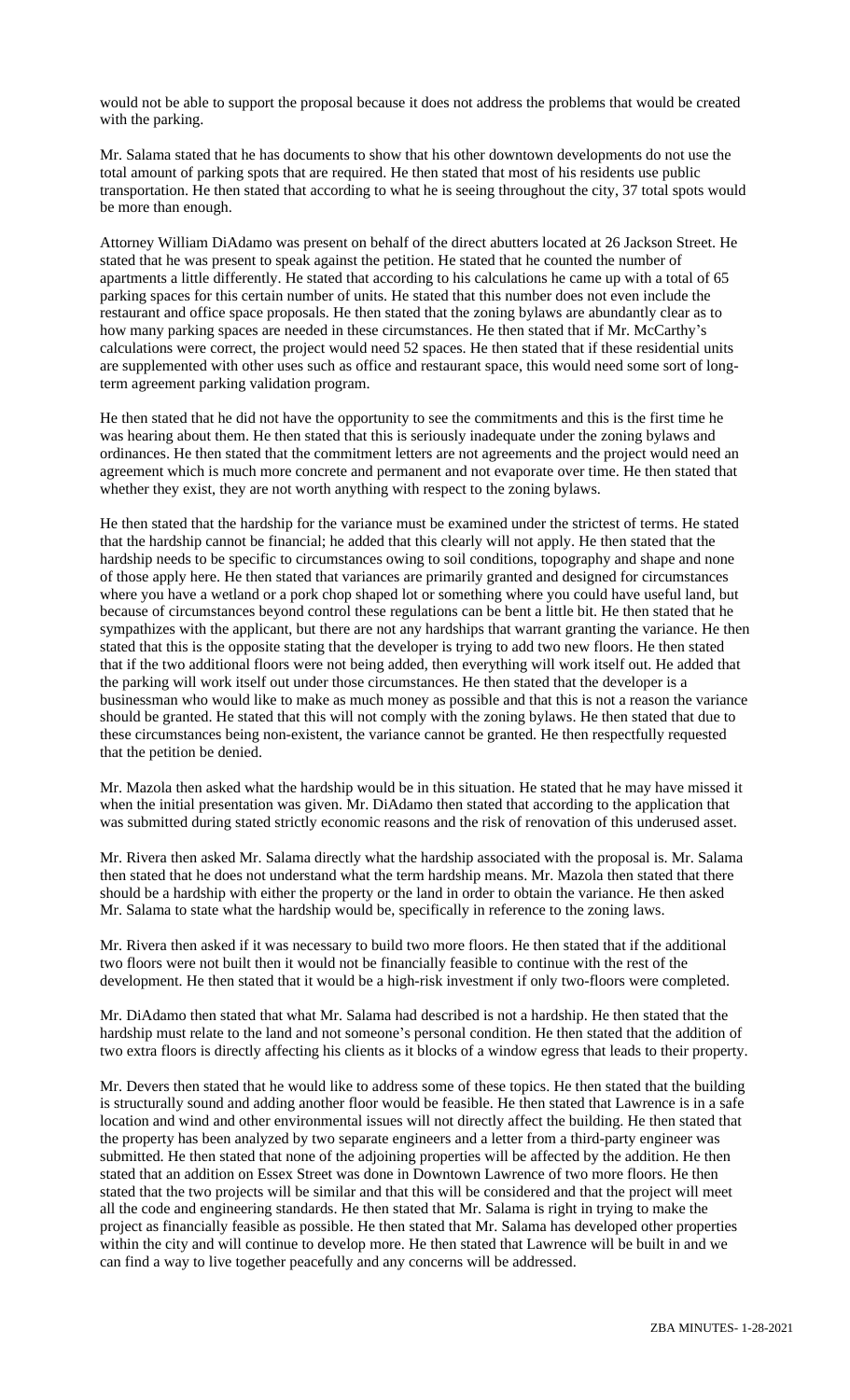Mr. Rivera then stated that there is no hardship with this proposal. He then stated that nothing regarding how the development will be done. He also stated that he understands that everything is doable, but the development will be congesting an area that is already overcrowded while there is no hardship. He then stated that the only hardship that was mentioned was that the building needs to be developed in such a way that it can maximize profits.

He then stated that Mr. Salama has done a great job developing throughout the city at many of his other locations. He then stated that Mr. Salama has been before the board many times and in these other proposals parking was extremely easy to come by, but this is not the case in this situation. He then stated that the applicant cannot come up with a hardship in this situation.

Mr. Devers then stated that it seems like this proposal may not pass. He then stated that he would like to continue the matter in order to address the concerns.

Mr. Rivera then asked what the basis of the continuance would be. Mr. Devers stated that it would be to come up with some solutions. Angel Borja then stated that the city is congested as it is, and people will continue to flood into the city. He added that without these units, people will end up living with family members creating dense households. He then stated that there is a lot of parking near Tripoli's and from a location near Lawrence Street. He then stated that the two additional floors will address the demand for more housing within the city. He then stated that the walk to the complex may not be a problem and that this problem will continue to be a problem unless it is fixed by the city. He then stated that these legal units would help eliminate some of the illegal units throughout the city.

Mr. Salama then stated that he would like to continue.

Mr. Rivera then asked what would change from this meeting to the next. Mr. Devers then stated that research will be done, and all the questions raised here will be addressed. Mr. Devers then stated that he needs extra time to evaluate the proposal.

*Upon a motion made by Ms. Taveras and seconded by Mr. Mazola, the board unanimously decided to continue the matter until the next meeting. The members then took a roll call vote.* 

*Will Mazola- Yes to continue Roberto Fernandez- Yes to continue Beatrice Taveras- Yes to continue Richard Rivera, Chair- Yes to continue.*

564 Hampshire Street Estrella Vault, LLC

Present to address the members of the board were Frank Giles and Jose Estrella and Wendy Estrella.

Mr. Giles stated that the Estrella's have a reputation of taking old, abandoned buildings and rehabilitating them within their means. He then stated that the Estrella's do not overburden the area with their redesign process. He then stated that the location of the proposed work is the old Arlington Club. He then stated that the building takes up the entire lot.

Mr. Giles then stated that there is a lot across the street that is unconventional but is owned by the Estrella's. He then stated that it is now a part of the property at 564 Hampshire Street. He then stated that this lot will be dedicated for parking. He then stated that only four apartments are being proposed. He then stated that the project was an old social club that had a bar. He then presented floor plans to the members of the board. He then stated that essentially the project will consist of renovating and building some interior partition walls. He then stated that the rooms will be decently sized.

Mr. Rivera then asked if the parking lot will be used and how many spots will be proposed. Mr. Giles stated that six spots would be the most optimistic. He then stated that they would have to be tandem spots. He then stated that it would be a very tight fit, but it will be possible to get six spots on the lot. He then stated that some of the spots will allow for another ca rot be placed behind it. He stated that the most spots that can be added would be 10 spots. He then stated that some greenspace will also be placed in the parking lot and some bushes will be added as well. He then stated that a dumpster will also be there as well.

Ms. Estrella then stated that if there are any questions, they would be best answered by Mr. Giles. She then stated that he has been doing a tremendous job showing what the plan for the building would be. She then stated that the building is green on the exterior and it is unattractive. She then stated that the building was forced to close. She then stated that it is the only club in the area since Hampshire Street is mainly residential. She then stated that some nice units can be made for future tenants. She then stated that some of the units will have two bathrooms and they will be sized appropriately. She then stated that the exterior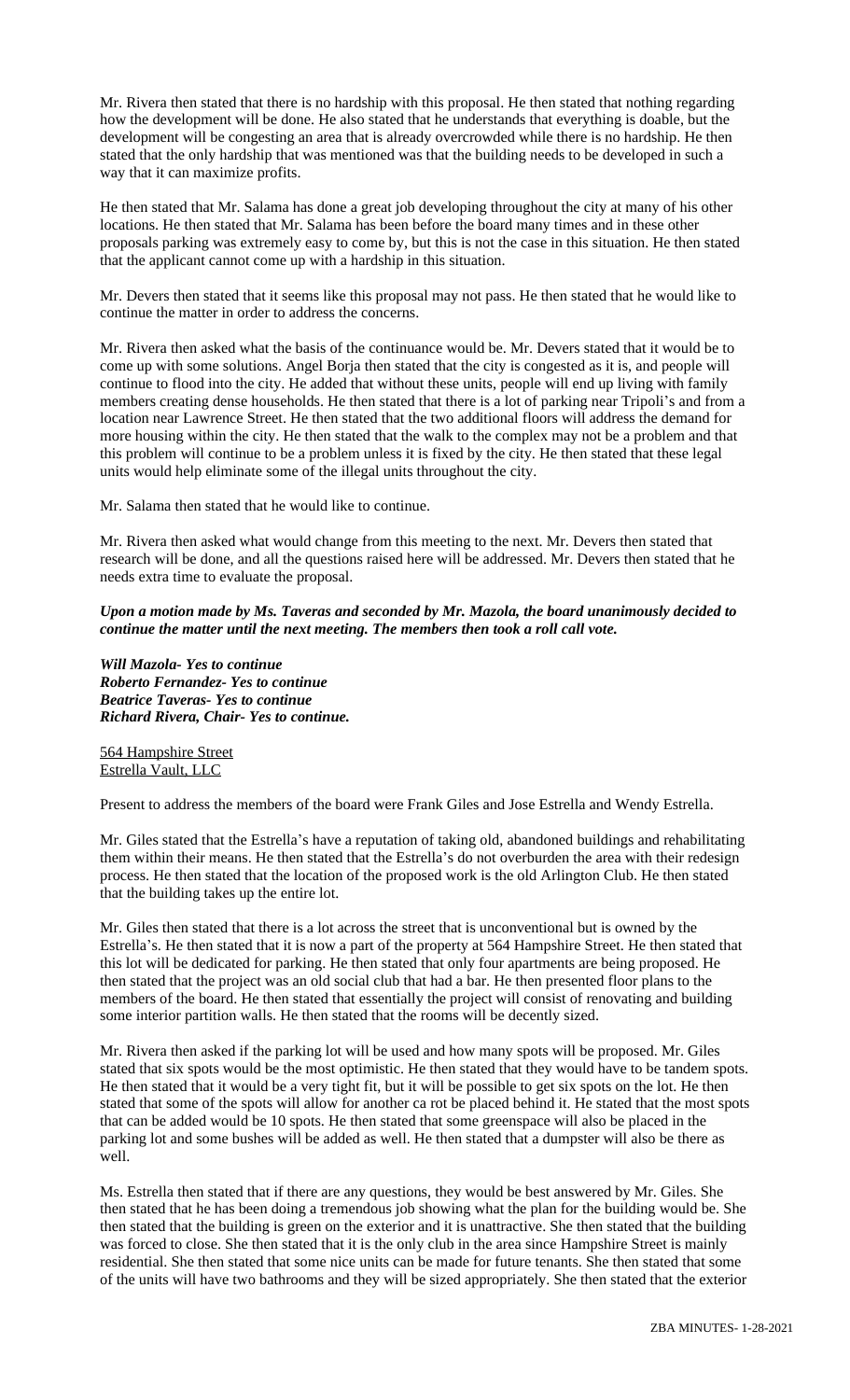of the building will be updated as well and will add some curb appeal to the neighborhood as well as provide the tenants with off-street parking.

Mr. McCarthy then stated that he was a member of the previous social club and that the neighborhood is mainly residential. He then pointed out the various landmarks in the area and stated that the area may have once been commercial, but many of the landmarks have disappeared and the area is now residential. He then stated that the development will be consistent with the rest of the area.

He then stated that the building itself is a hardship because the building cannot be torn down due to zoning reasons. He then stated that the building takes up most of the land and if accepted, the building will be completely sprinkled. He then stated that the building was previously dedicated as a large event hall on the second hall and game rooms and a bar and kitchen on the first floor. He then stated that the new design will adequately build out the building. He then stated that he believes that four units are just the right number and that the project would need to go before the Planning Board for a special permit for multi-family housing. He then stated that one condition that would be imposed is one that states that the parking area would run with the property. He then stated that this will be done to ensure that the parking is not sold and redeveloped in the future, eliminating the parking for the tenants. He then stated that other than this condition, he believes that the project is a benefit for the area and the city.

With no further discussion,

*The members of the board voted, and the results are as follows:*

*Will Mazola- Yes with the one condition Roberto Fernandez- Yes with the one condition Beatrice Taveras- Yes with the one condition Richard Rivera, Chair- Yes with the one condition*

*The applicant's petition was unanimously passed with a vote of 4-0.*

10 Norris Street Delvis Jaime

Mr. Devers stated that he will need some assistance from Mr. Giles since this project is a subdivision. He then stated that the lot is a good-sized lot in an R-2 district right on the line of Methuen and Lawrence. He then added that the subdivision is proposed to split the land in two. He then stated that there will be ample space and enough parking. He then stated that a single-family home will be proposed. He then stated that the group has a preliminary plan and once the proposal is accepted, the plans can be created considering all the conditions that are imposed. He then stated that the rectangular lot is subdivided, and the lot line will essentially go right around the existing home. He then stated that two parking spaces will also be provided for the new home. He then stated that the property line for the proposed home will be close to the existing home and that the existing house has ample space. He then stated that it will be considered not to go too high above grade.

Mr. McCarthy then stated that while the lot is large, it is the similar size to two other buildable lots in the neighborhood. He then stated that the prior owner of the property built a house right in the middle of the existing lot. He then stated that the subdivision will be done by cookie cutting the parcel where one portion of the proposed lot cuts into the other lot. He then stated that he does not see any hardship associated with the proposal. He then stated that he does not see what the need is to divide the lot up. He then stated that there are some similar properties on the same street. He then stated that in these situations, the homes were situated to either side of the lot and the other homes were able to keep their yards and the properties were essentially able to be split right down the middle. He then stated that the streetscape will also look odd as a result of the new home. He stated that these types of cases had been popping up more and more throughout the city where more and more residents are attempting to essentially build homes in their front yards. He then stated that the city is not in support of this. He then stated that this design is essentially inevitable due to the placement of the existing home on the lot.

Mr. Rivera then stated that the plans are great, and the proposed house looks great as well, but that the setup is a little awkward because it is showing a lot of space between the two homes when the distance inbetween the two homes look to be a lot less. He then asked how much the distance between the two homes would be. Mr. McCarthy stated that the distance between the two homes would be 13 feet.

Mr. Fernandez then asked how wide the walkway would be. Mr. Fernandez and Mr. Rivera concluded that the walkway would be about 10 feet.

Mr. Rivera then asked if this home would be side-by-side with the existing house or further up. Mr. Devers stated that it is 13 feet away from the existing home which makes it farther away from a fire safety standpoint.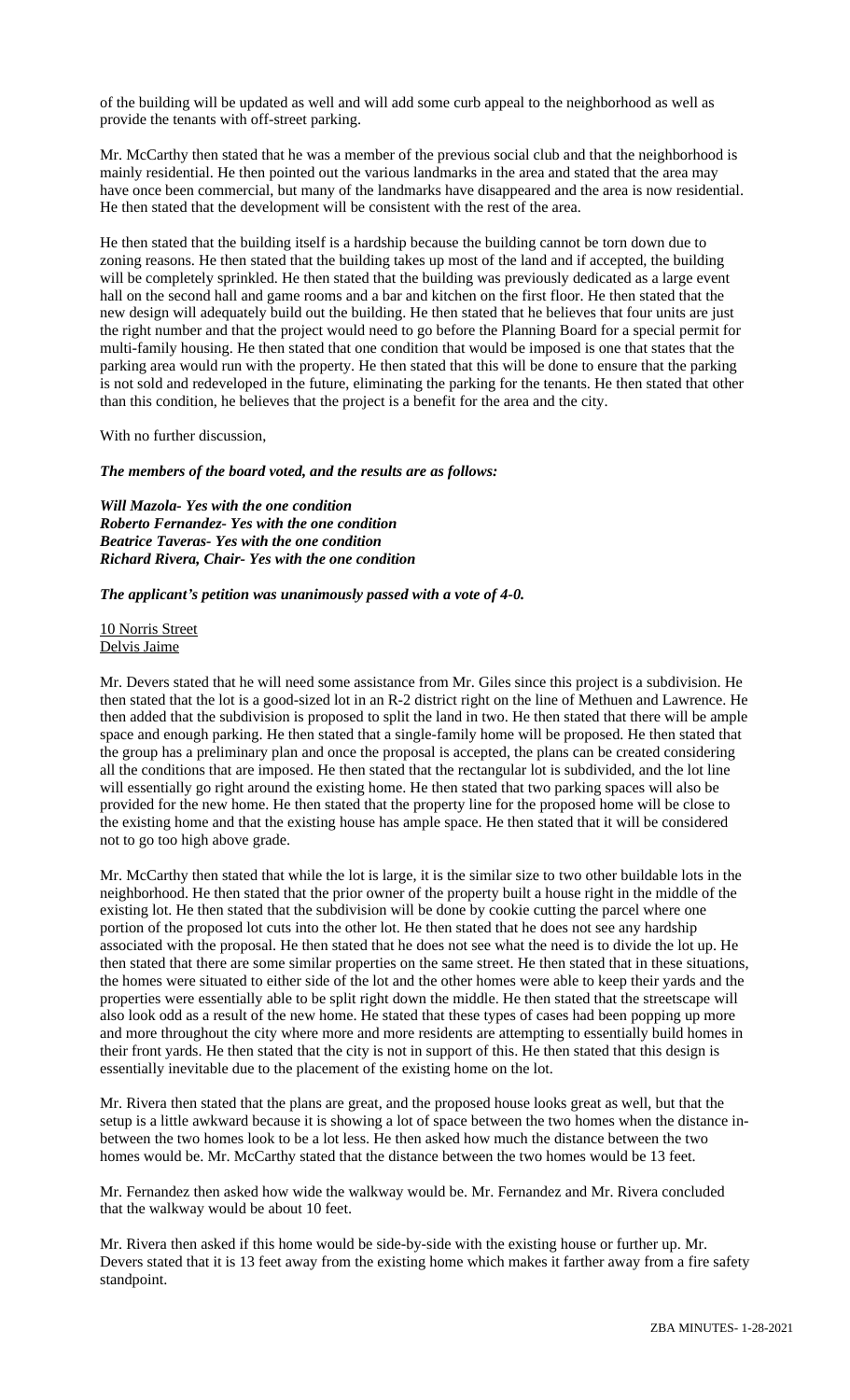Mr. Rivera then asked if Captain Delaney if there were any concerns from the fire department. Mr. Delaney asked Mr. McCarthy if there were any side setbacks for the project.

Mr. McCarthy stated that the applicant needs 12, but the proposal only calls for 10. He then stated that the new house is not a setback issue. He then stated that the biggest problem is the existing proposal is only three feet from the lot line. He then stated that it is being stated that the proposal is going to be for family, but in a realistic sense it will probably be sold to a separate party that may develop a strained relationship with the abutting property. Mr. Devers then stated that the 13 feet between the properties is to give each property ample space. He then stated that there will still be more feet from the end of that setback to the home. He then stated that it would help increase the fire resistance and several openings in the walls would be closed and be made in compliance with the code. The then stated that the two homes will be further away from each other than many other homes in the city. He then reiterated that a variance will be needed for the subdivision to work and that one setback is not in compliance. He then stated that they are not parallel and referred to the plans to show this.

Captain Delaney then asked Mr. McCarthy if the project would have the required setbacks. He then asked if the applicant met any of the other setback requirements besides the ones in the back corner. Mr. Devers stated that this is correct.

Captain Delaney stated that because the setbacks are not in compliance, the Fire Department would request that the building be sprinkled. Mr. Devers stated that he would have no objections to this. Mr. Rivera then stated that this will be made into a condition.

Mr. Rivera then asked what the pitch of the building would be. He then asked if it would be possible in any way to drop the pitch of the rear of the building down to five feet to make the rear of the lot the same as the front. Mr. Devers stated that he would be amenable to this and that it could be made a condition that a pulldown ladder be put into place to ensure that the attic is used strictly for storage purposes.

Mr. McCarthy then stated that the pitch of the attic may be strictly for aesthetic purposes only. He then stated that when you look at it from the front they essentially look the same. Mr. McCarthy then stated that they essentially look similar. Mr. Rivera then stated that it is only a few feet of a difference. He then stated that he would not have a problem with the condition which would lower the peak of the roof. He then stated that it would create a flat-roof on the left side which would be a lot easier for the contractor to build. Mr. Rivera then stated that the goal is to avoid a third floor which can be habitable, so these conditions may be a good thing. Mr. McCarthy then stated that seven feet is still too low for the attic to be habitable.

The following conditions were presented to the applicant:

- 1. Applicant must install sprinklers throughout the building.
- 2. Pitch of the roof must be lowered to ensure that the attic cannot be habitable.

With no further discussion,

*The members of the board voted and the results are as follows:*

*Richard Rivera, Chair- Yes with the two conditions Beatrice Taveras- Yes with the two conditions Will Mazola- Yes with the conditions Roberto Fernandez- Yes with the conditions*

*The applicant's petition was passed unanimously with a vote of 4-0.*

389 Broadway Krupal Soni

Present to address the members of the board was Krupal Soni of 59 Greenside Way, Methuen, MA.

He stated that he is the current owner of Sam's food store at 389 Broadway. He then stated that the proposal here is to get permission from the ZBA in order to eventually go before the licensing board for a beer and wine license. He then stated that at the moment he is not looking for a full package store license. He stated that the main reason for the request is to allow the customers to essentially get another service on top of groceries. He then stated that the 7-11 across the street changed ownership and they no longer sell alcohol. He stated that he is trying to serve his customers and it would be a good addition to help combat the loss of revenue from the COVID-19 pandemic. He then stated that the location is within the B-2 business district.

Mr. McCarthy then stated that when the hardship of liquor licenses is examined, the 1000-foot setback between the proposed establishment and another of similar use is especially examined. He then stated that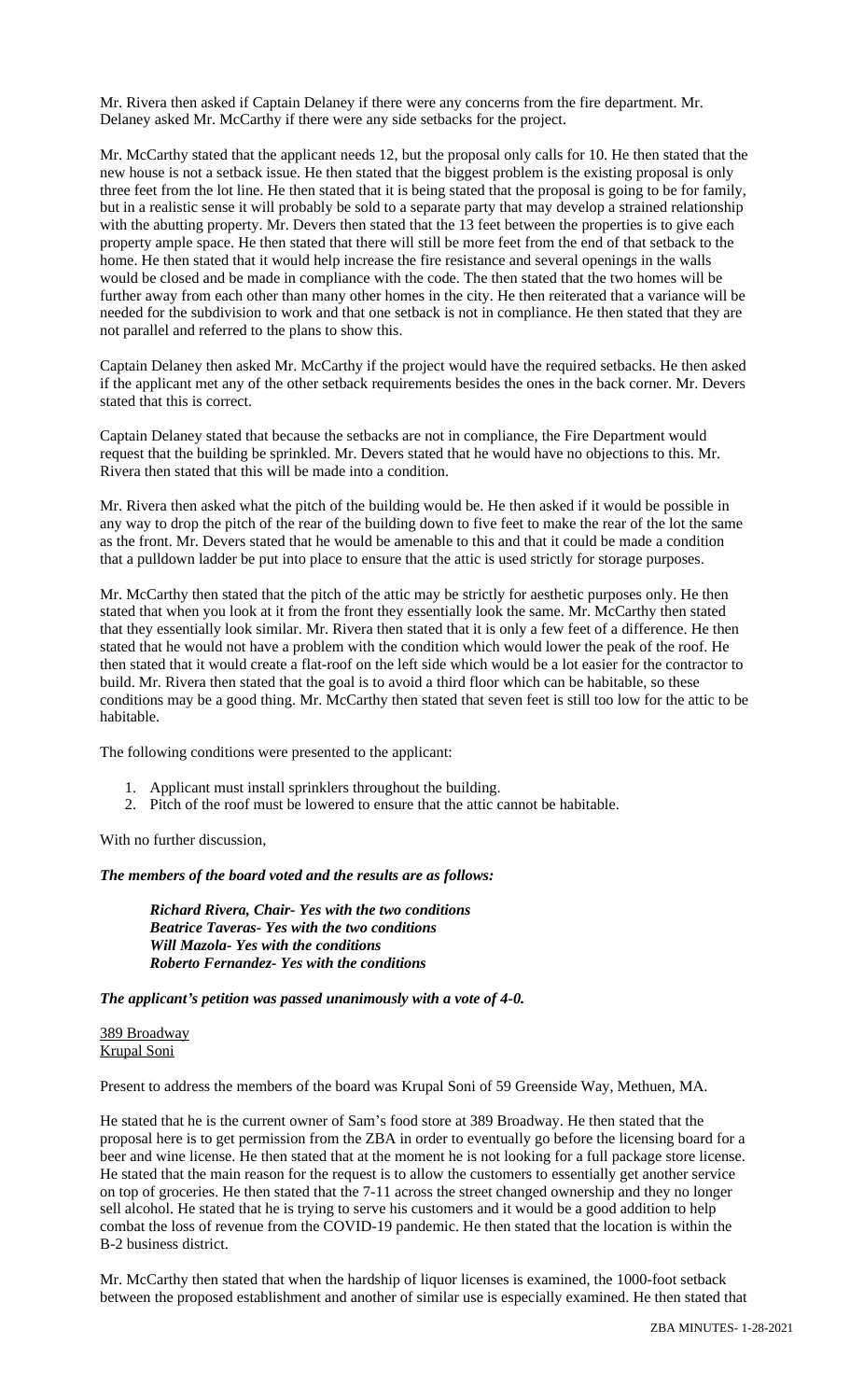Mr. Soni was right when he stated that 7-11 no longer sells beer and wine, but there are two other full service liquor stores in the vicinity which are Primo's and Broadway liquors. He then stated that he examined where the alcohol will be placed inside of the store and he thinks that the location within the building is in a good location. He then stated that usually the city imposes conditions which state that the liquor be placed in an area where it is visible from the counter to prevent shoplifting, signage related to alcohol be limited to prevent these establishments from appearing as primarily liquor stores on the outside. He then stated that the city is not in favor or against the proposal, but the city would like the members of the board to examine the neighborhood and where the current liquor stores are and determine whether or not this use will be substantially different from the existing uses.

The following conditions were presented to the applicant:

- 1. Applicant must ensure that the alcohol is placed in a location where it is readily visible from the counter to prevent shoplifting and illegal underage access to alcohol.
- 2. Signs advertising the sale of alcohol must be limited to ensure that the establishment does not appear to be primarily a liquor store.

Mr. Rivera then asked if there was another store at the corner of Broadway and Acton that sells liquor. Mr. McCarthy confirmed that this is Primos liquors and that it is about 500 feet away.

Mr. McCarthy then stated that generally Broadway is a location where a lot of alcohol is sold, but not in this particular location. He then stated that he has done maps in the 100's section of Broadway and it was discovered that there will be 13 liquor uses within 1,000 feet. He then stated that it is clear that this location of Broadway is not as bad as some of the other parts of Broadway, but there is still a significant amount of alcohol on Broadway.

Mr. Armano then indicated that he has a map that displays this data and requested to share it with the members of the board. He then displayed this map to the members of the board.

Mr. McCarthy then asked if the proposed location is in the corner of Cross Street and Broadway. Mr. McCarthy indicated that this is correct. Mr. Soni stated that this is correct. Mr. McCarthy then stated that this location is in a spot where it is near some of the other more congested locations.

Mr. Fernandez then stated that his opinion is that there are a lot of businesses in the area and Lawrence as a whole that are suddenly requesting alcohol sales. He then stated that he does not know how much the city can handle. He then stated that he feels like there is just too much that is going on.

With no further discussion,

*The members of the board voted and the results are as follows:*

*Beatrice Taveras- No Will Mazola- No Roberto Fernandez- No Richard Rivera- No*

*The applicant's request for a Special Permit for liquor use and dimensional variance was denied.*

167 Prospect Street Anna and Erikson Levy

Present to address the members of the board were Anna and Erikson Levy as well as Frank Giles.

Mr. Giles stated that the property in question is a large piece of property with a very large historical building that has some historical value. He then stated that the renovation of the property would help preserve the historical value of the carriage house. He then stated that the purpose of the proposal is to preserve the historic building and turn it into housing rather than to tear it down. He then stated that the possible hardship with the proposal can be that the lot is very narrow and deep. He then stated that the lot is definitely suitable for two apartment buildings and it has enough lot area.

Mr. Rivera then asked if the plans were supposed to be stamped by an architect. Mr. McCarthy stated that they do not have to be.

Mr. Rivera then asked if the home would be a single-family home. Mr. Giles then stated that the existing home is a single-family home.

Mr. McCarthy then stated that the applicant is attempting a conversion. He stated that the conversion is in the city ordinance in order to restore a historical building. He then stated that the building needs to be a certain age in order for this to be done. He then stated that the building has to be older than 75 years in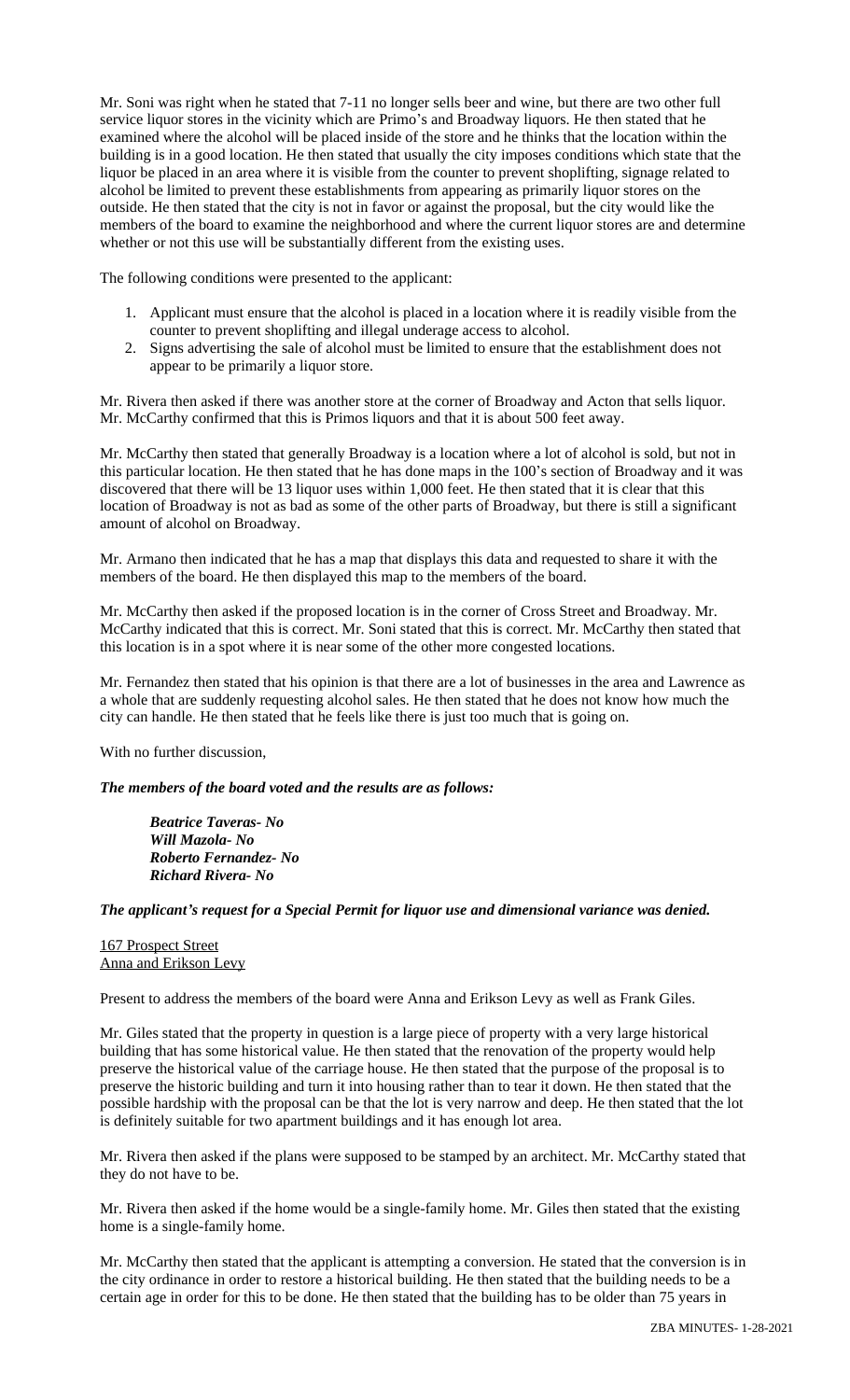order to be eligible for a conversion. He then stated that this particular building dates back to about 1850. He then stated that the building used to belong to a machinist and his family. He stated that the building that will be renovated used to be a carriage house. He then stated that the goal is to restore the home and that one of the conditions that the applicant has to meet is that the building must be renovated to two or more units of housing which the applicants are doing. He then stated that the matter is before the board in order to secure a variance. He then stated that the Special Permit will be granted by the Planning Board. He also stated that the project is scheduled to go before the LPB the following week. He then stated that the applicant needs to meet the dimensional requirements or secure a variance as well. He added that there is clearly a hardship associated with the proposal, specifically the topography, shape of the lot and location of the existing carriage house. He then stated that it is obvious that the carriage home would require sprinklers and the applicant would have to agree to any safety recommendations set forth by the LFD. He then stated that the applicant is seeking a variance for side setbacks and frontage.

Mr. Rivera then asked if the second means of egress would be internal or external. He stated that it should be as much as possible. He then stated that there is a set of existing external stairs as well as internal ones.

Mr. Rivera then asked if there was once a bakery in the top of the building. Ms. Levy and Mr. McCarthy stated that there was not. Mr. Rivera then asked if there was any type of business in the past in the building. Ms. Levy sated that it was not and that it is currently just a three-family home.

Mr. McCarthy then stated that the home was once an old Victorian home that was once owned by a merchant who sold tobacco. Ms. Levy then stated that the original owner was a mill worker. He then stated that the family members visited 10 years ago and the current owners were told that the home was owned by a mill owner and the carriage house had been there ever since. She then stated that the home dates back to the 1850's and the home has been standing with no use or purpose. She then stated that family wants to take it and turn it into something that can be long lasting.

Captain Delaney then stated that he was at the property a couple of weeks ago and that he did not know about this project at the time. He then stated that the LFD has some concerns about the access to the property. He stated that the building is 200 feet off of the street and that it may be a good idea to continue the matter that way all of the various city departments can perform a site walk and take a look.

Mr. Rivera then stated that the LFD is requesting that the case be continued so they can perform a site walk.

Ms. Levy then stated that she would be amenable to a continuance.

### *Upon a motion made by Mr. Fernandez and seconded by Ms. Taveras, the board unanimously voted to continue the matter until the next meeting.*

#### 365-369 Haverhill Street RJJM LLC… Trejo Brothers (Max and Jesus)

Present to address the members of the board was Frank Giles.

Mr. Giles then stated that he had a site plan and a stamped architectural. He then stated that the project is being undertaken by the Trejo Brothers who have been developing throughout the city and have done an amazing job.

He then stated that the location in question used to be an old church and function hall which was recently a boxing club. He then stated that the building has recently become inhabited. He then stated that essentially the Trejo Brothers are trying to retrofit the building. He then stated that it will turn into several apartment buildings. He then stated that the lot in question is abutted by its own separate lot. He then stated that the abutting lot will be used for parking. He then stated that there will be approximately 35 parking spaces. He then stated that there is an ally that may also be able to be used. He then stated that one or two parking spots may need to be eliminated if a dumpster is called for. He then stated that the building will be six stories and that the developers will essentially be adding dormers and squaring the peak of the roof off. He then stated that 30 units will be built and showed the apartment schedule to the members of the board.

The Trejo brothers then echoed some of Mr. Giles' statement and even stated that the facade of the building will try and be preserved as much as possible.

Mr. McCarthy then stated that this project was similar to the one that the board had just talked about. He stated that this will also go before the Planning Board for a conversion as well. He then stated that the building was formerly a church and function hall. He then stated that it is a historic building that has been in disrepair and that the diocese essentially just let it go. He then stated that the building had been for sale for a long time and that the developers are taking on a tall task to try and fix this building. He then stated that the historic restoration is what the key to the proposal is. He then stated that the neighborhood is very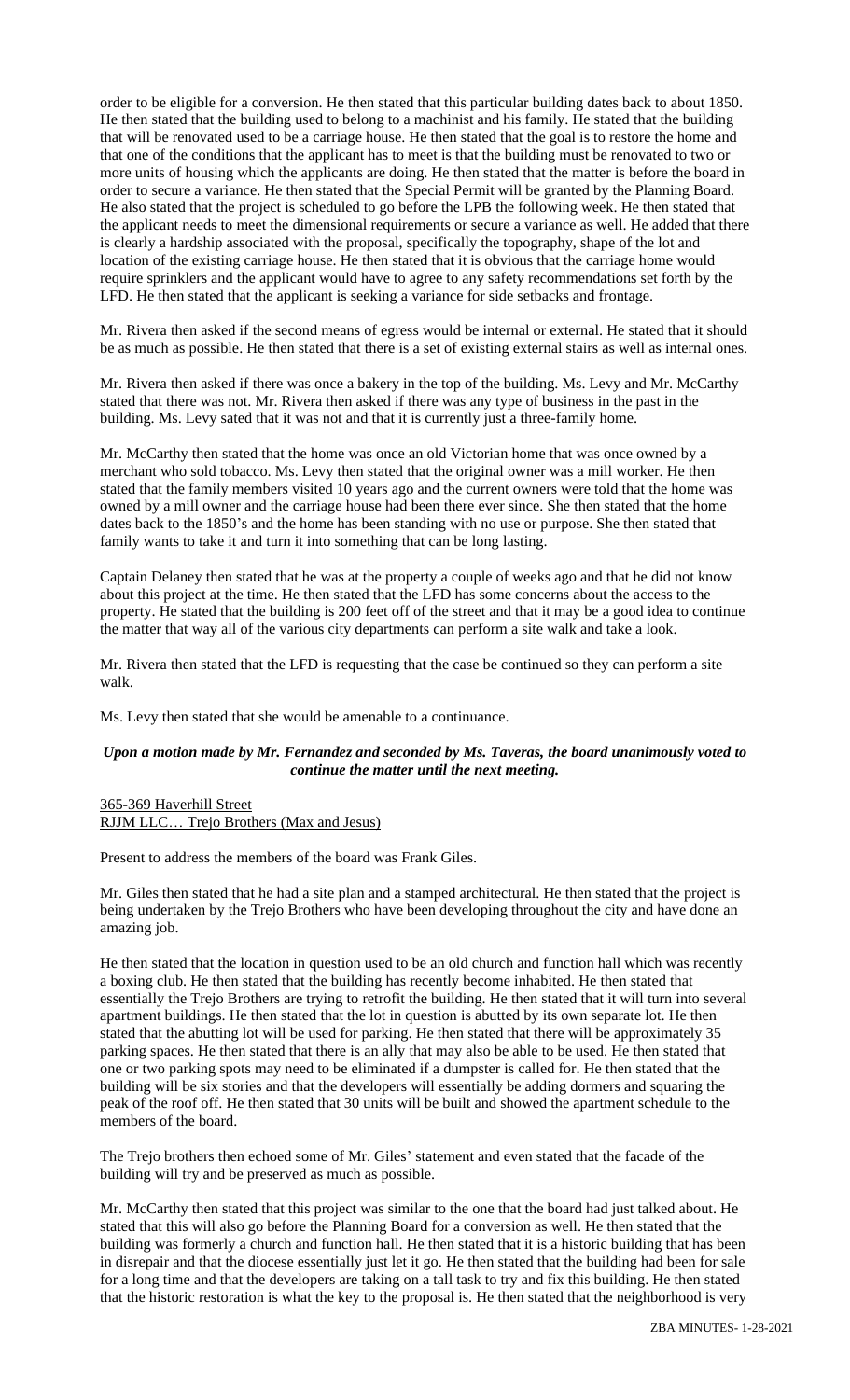rough and that it is a good idea to provide parking for the future residents. He then stated that the development would be of benefit to the city and that the variance that the developer is asking for is essentially for 50% of the parking requirement.

Mr. McCarthy then asked if all of the units were two family units. Mr. Trejo stated that they were. Mr. McCarthy then stated that the variance will essentially be for one car per unit. He then stated that many in that neighborhood may not have cars.

H then stated that the other variance that will be needed is for density or units per square foot. He then stated that they are adding to the building and that there are expenses that are typically cost prohibitive such as an elevator. He then stated that the city is in support of the project.

Mr. Rivera then asked who the architect on the project was. Mr. Giles stated that it is a partnership. Mr. Rivera then stated that he is asking because there are two architects listed on the plans. He then stated that he spoke with Marcos Devers and he has no recollection of approving the plans that were before the board at the moment. Mr. Giles then stated that perhaps Mr. Rivera was thinking of a different location.

Conversation then ensued regarding the location of Mr. Devers' office and one of his projects.

Mr. Rivera then asked if Gilberto Jimenez was an architect. Mr. Trejo stated that he was. Mr. Rivera then asked why the architectural were not stamped. Mr. Trejo stated that he does not know, but that Mr. Jimenez has done projects for him before. Mr. Rivera then stated that the plans are not stamped by an architect and there have been some past issues where plans had not been approved. Mr. Trejo then stated that from his understanding, these plans do not need to be stamped. He then stated that the plans he has submitted in the past were not stamped. Mr. Rivera then stated that this will not be accepted in the future.

Mr. McCarthy stated that he did not want to disagree with Mr. Rivera, but he believes that the plans do not need to be stamped by an architect because the exterior of the building and its appearance will be the jurisdiction of the LPB. He then stated that the ZBA is present to decide on whether or not there is a hardship with the property and with the parking situation and if so, to grant the variance for parking and density. He stated that the board does have stamped site plan, which is the only requirement at this point in the process.

Mr. Fernandez then asked if the building was going to be sprinkled. Mr. Giles stated that it would be.

Mr. Armano then stated that the project is still in the planning stage, but the building has been an eyesore and a problem property for the city and many of its departments for years now. He stated that there were problems with trash and the homeless. He then stated that he wanted to say that his office is in support of the project, but that there is some work that needs to be done. He then stated that the he is grateful that the developers are taking on the project and making this building better.

Mr. Rivera then stated that he will be doing some research on the plans being stamped prior to when an applicant comes before the board. He stated that based on all of the trainings that he has taken; one of the requirements is that the plans would have to be stamped. He then stated that there have been some issues in the past where people submit plans that are not stamped and then the plans are changed.

Mr. McCarthy then stated that the requirements for the application specifically pertain to site plans. He then stated that in the cases where an applicant proposes a single or two-family home, the board requests a stamped design plan because these cases do not go before the LPB for review. He then stated that large construction such as three or more units would need to go before the LPB for further review. He then stated that the various city departments even review the project. He then stated that when it comes to matters such as this one, the LPB is another step in the review process. He stated that the boards have different roles when it comes to a situation like this one.

Mr. Giles then stated that he understands the concerns that Mr. Rivera has raised. Mr. Rivera then asked if an Appleton Street project that was similar to this one needed stamped paperwork. Mr. McCarthy stated that he did not know. He then stated that the applicant is not required to submit architectural plans. He stated that the LPB submission would need to be stamped.

Mr. Rivera then stated that the building is an eyesore and at the end of the day he is happy that the building is getting worked on. He then stated that the board's practices need to be consistent.

Mr. McCarthy then stated that the vote would be for a parking variance and for density as well.

Ms. Taveras then asked why the extra floor is being built. Mr. Trejo stated that this is being done to offset some of the building costs. He stated that it would make no sense to cut the building down to five floors. Ms. Taveras then asked where the residents of these future top floor apartments would park. Mr. Trejo stated that he believes that not everyone who lives there will own a car and will need no parking. He stated that he believes that it will not be a problem here.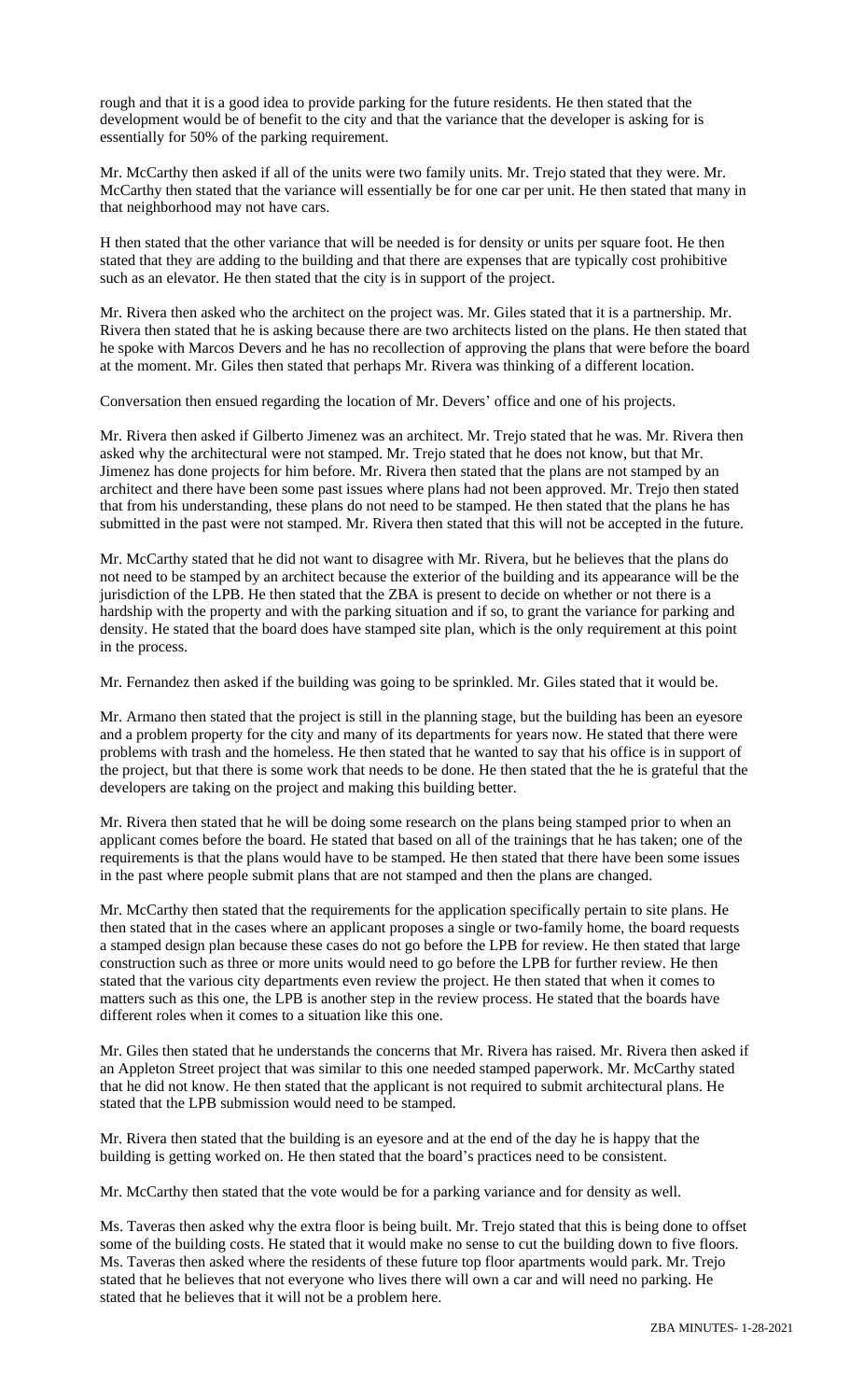Nancy Ippolito of 10 Market Street then asked if the Trejo brothers would be the landlords of the property and if not, how they are going to approach renters. She stated that asking renters whether or not they would need a parking space is dismissive. The Trejo brothers stated that the plan is to include one parking spot per apartment and include five additional spots just in case someone needs another spot. He then stated that they plan on managing the property like they manage many of their other properties. The Trejo brothers then gave some examples of their other properties and how well this method has worked in the past.

Mr. Mazola then asked what the hardship would be in this case. He then stated that it sounds like there is enough parking with one per unit, but no lease or deed taken on for that. He stated that the parking does not seem like a definitive plan. The Trejo brothers then stated that the current plan is to have 30 spots, with one spot dedicated for each unit with five extras. He then stated that they own the lot and that the plan would be to have spots designated by number. Ms. Taveras then stated that she would like this to be imposed as a condition. She then gave her own example regarding the parking situation at her residence.

The following condition was presented to the applicant:

1. Applicant must use a numerated system of parking that ties one parking spot to one unit.

Mr. Fernandez then stated that the applicants are doing the right thing by providing an off-street parking lot. He stated that this project is a lot more different than the other project on Common Street. Mr. Mazola then stated that he agrees, but he has questions because he is a bit confused in regards to this proposal.

With no further discussion,

*The members of the board voted, and the results are as follows:*

*Will Mazola- Yes with the one condition Roberto Fernandez- Yes with the one condition Beatrice Taveras- Yes with the one condition Richard Rivera, Chair- Yes with the one condition*

*The applicant's petition was unanimously passed with a vote of 4-0.*

29-31 Summer Street Neily Soto

Present before the board were Neily Soto and Frank Giles.

Mr. Giles stated that this property is like the last proposal in the sense that it has access to the rear of the property via an alleyway which is always a benefit. He then stated that this property is essentially two lots combined into one which will make it so the combined frontage between the two lots is 68 feet. He then stated that Ms. Soto is proposing a three-family townhouse style home with garages and parking space in the rear. He then stated that a wraparound meeting was performed by the city and its various departments and it was beneficial, and the project underwent some extensive review from the city prior to the design. He then stated that one of the changes from the initial design was the implementation of more greenspace. He then stated that 33% of the total lot will be greenspace. He then stated that this will be a particularly good piece of property for the neighborhood. He then stated that there will be plenty of rooms for shrubs, bushes and other plantings. He stated that there also is a pass through via the alley which is especially useful as well. He then stated that the pass through will help alleviate some of the traffic and will do nothing to affect the parking situation in the area. He then stated that the units will be 18x40 and will be a good size and be large enough for tenants to live comfortably.

Mr. Giles then presented the architectural plans to the members of the board. He then stated that this location is within an R-3 residential zoning district and as a result the use is supported. He then stated that prior to the lot being vacant, it did contain five units.

Mr. Rivera then asked if the access to the rear of the building will be via the alleyway or a curb cut. Mr. Giles stated that it would be both. He then stated that you can use the curb cut in the front to access the property and you can also access it through the rear. He then stated that the turning radius is 28 feet which is excellent and allows both the LFD and LPD to adequately access the property.

Mr. Rivera then asked if the garages would be in the bottom of the building. Mr. Giles stated that they would be.

Mr. McCarthy then stated that the variance will be for units per square foot. He then stated that the combined lots would be one of the larger lots on the street and that the city supports the project. He then stated that the project would have to go before the LPB and that the project will emulate the buildings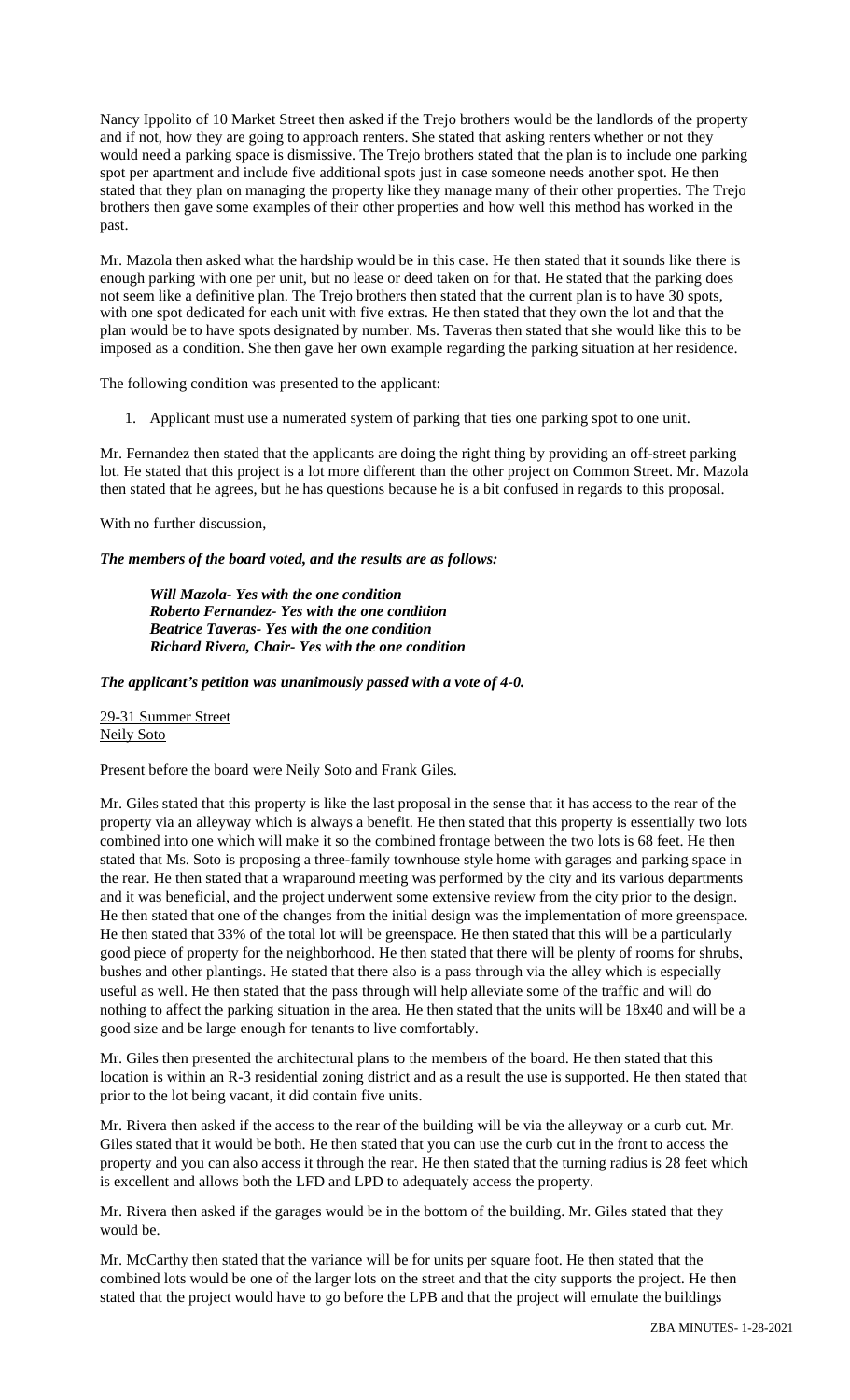across the street. He then stated that the width and design of the building is like the rest of the buildings in the area.

Mr. Rivera then asked what the pitch of the attic would be. Mr. McCarthy stated that it is higher than what we want and that it may go up to three floors. He then stated that the city would not necessarily be against it, but either way the building will be sprinkled. He then stated that the reason the building is moved over is because there is another unit on the side that is right on the lot line.

Conversation ensued regarding the past fire and the buildings that it affected.

Mr. McCarthy then stated that there are some concerns regarding safety and the fact that the city wants something that will look like the rest of the neighborhood. He then stated that Ms. Soto's proposal is the right type of project.

Mr. Rivera then stated that it is a wonderful project. He then stated that in the past the board has not liked parking underneath the buildings. He then asked if the city's opinion on this has changed. Mr. McCarthy stated that it varies from situation to situation particularly in situations where garages underneath is proposed in the front of buildings because essentially the whole sidewalk turn into parking. He then stated that he does not want all the proposed pavement in the front of the building and that this building would most likely end up dominating the rest of the area in terms of parking. He then stated that he is glad that someone is offering parking off the street and that parking in a garage is an amenity that is much appreciated.

He then stated that these units are made for families and there are many amenities nearby that are close to the proposed location. He then stated that this project will be good to bring housing to a location that needs it and can provide landmarks nearby that children can access and enjoy.

Mr. Rivera then asked if the fire department had any recommendations. Captain Delaney stated that a wraparound meeting was performed, and the concerns were addressed. He then asked if the project meets all the required setback requirements. Mr. McCarthy stated that they do not. He then stated that the project is two feet short of the setback requirements on both sides.

Captain Delaney then stated that it was a large fire that took out those homes. He then stated that the LFD was disappointed that the applicant could not build a property that abides by the setback requirements. Mr. Giles then stated that there is 16 feet between the buildings and the abutter on the left has a four-foot setback which is the most critical. He then stated that the buildings will be sprinkled. He then stated that the side backs are only short on one side and not by much.

Captain Delaney then stated he wishes that the applicant could design a building that abides by the setback requirements because the building would be farther away from the others and therefore safer. Mr. Giles stated that this just would not have been possible.

Mr. Devers then stated that he had been involved in the discussions regarding the property and that Mr. Delaney has legitimate concerns. Mr. Devers then stated that when it comes to matters such as this one NFPA standards need to be followed. He then stated that the building will be sprinkled and the setbacks provide enough distance between the homes to keep a fire from spreading. He then stated that a condition can even be accepted in regards to fire safety.

Captain Delaney then stated that these codes are minimum and that the requirements can be exceeded, but never go lower than the requirements. He then stated that when possible it would be good to go over the requirement.

Mr. Rivera then asked if it could be made into a condition that the wall that abuts the neighboring property has a two-hour fire rating. Captain Delaney then stated that this is a minimum standard that needs to be met, not necessarily something that needs to be imposed as a condition. He then stated that he likes the design and it looks great, but it would be very difficult for the fire department to support the proposal due to not having the minimum side setbacks. He then stated that the past fire was a five alarm fire that was a mattress fire and it may not be appropriate to construct another building that does not abide by the setbacks. He then stated that he believes that it is a beautiful looking building, but that the LFD wishes that the project could have been designed in such a way that it would abide by the minimum setback requirements.

Mr. Devers then stated that engineers and professionals need to try and abide by these requirements and that by minimum a one-hour fire rating needs to be installed.

Ms. Soto then stated that the city had performed a wrap-around meeting and as a result the design was made using the feedback from the various members of the city departments. She then stated that these homes would not be rental units and that they would be owner occupied. She then stated that the units will be dedicated towards providing residents of the city with affordable entry-level housing which the city does not currently have. She then stated that a design that would be both in compliance with the